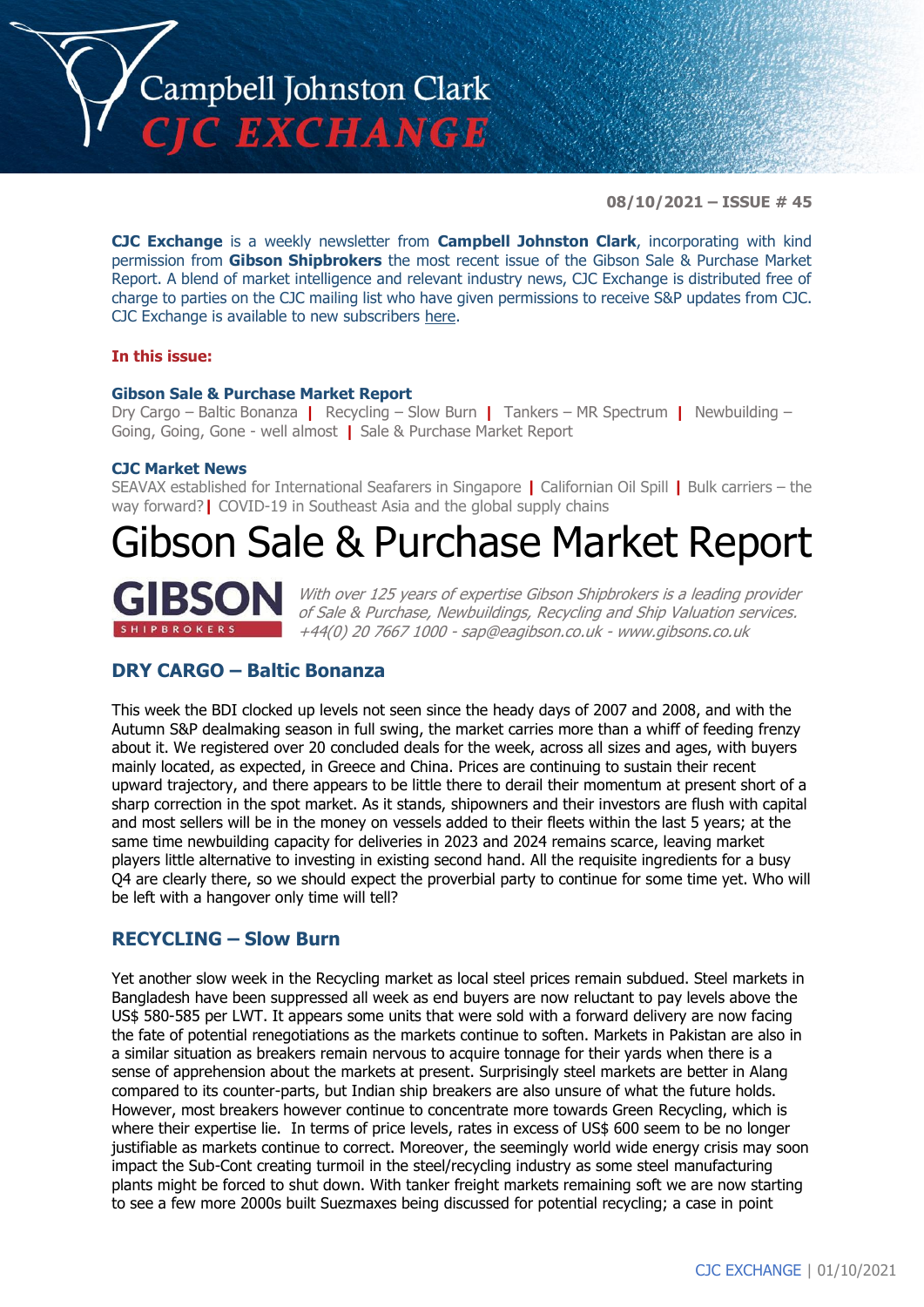

being the **"VLADIMIR VELIKIY",** which is being reported sold region US\$585 basis delivery as-is Singapore.

### **TANKERS – MR Spectrum**

Seemingly not a week goes by now without a Xihe Group/Ocean Tankers forced sale reported and this week sees another VLCC divestment with the "**E MEI SAN"** (317,952 dwt/blt 2010 SWS) heading to suspected Greek interests for US\$36.75m and the dirty trading LR2 "**OCEAN VELA"** (108,929 dwt/blt 2009 SWS) being snapped up by Vietnamese interests for US\$18.5m, although free market crude sales are notably eclipsed this week by a stronger tally of product tanker transactions.

MR tankers predominate starting with resale representation as a former-STX resale hull, namely **"K SHIPBUILDING 1926"** (49,700 dwt/blt 2022 K-Shipbuilding) has been sold on to Greek interests, having been purchased as one of a pair of resold options to SteelShips in July. The same July reported price of US\$37m has been muted again for the LNG+Scrubber vessel, which if so represents a very attractive price, especially against newbuilding berths now in the low US\$40m range. Sliding down the age scale Spring Marine is understood to have picked up the deepwell type "**IVY EXPRESS"** (51,442 dwt/blt 2009 STX Jinhae) for a market level US\$15m basis DD psd 6/21 and the year younger "**GRAZIA"** (50,307 dwt/blt 2010 Guangzhou) offering a Chinese built comparison at US\$14.25m for the BWTS fitted and SS 3/2021 passed deepwell unit to an undisclosed buyer.

### **NEWBUILDING – Going, Going, Gone - well almost**

2024 seems to be rapidly vanishing as an available delivery position for major tanker ship types as containers continue to hoover up remaining slots at the major Korean yards. Major Chinese yards have already sold out 2024 for container projects earlier in the year. That said we see the medium sized Korean yards holding capacity for 1st half 2024 up to aframax size, so we may see some interest here once a tanker market rebound gets underway. Again, we point out that modern secondhand pricing remains very firm versus the current low tanker chartering market and the rationale behind this relatively high pricing is a belief in the forward market. Such a belief should therefore work to support current newbuilding pricing (as a forward delivery), as the logic is the same although we feel further progress needs to be made in the current tanker charter markets for owners to fully focus on newbuildings as an alternative investment avenue. Wait too long though and newbuilding price may well go up against increased tanker demand!

# **Gibson Sale & Purchase Market Report**

| <b>Vessel Name</b> | <b>DWT</b> | <b>Built</b>   | Yard                                   | <b>Buyers</b>               | <b>Price</b><br>(5/m) | <b>Notes</b>                                             |
|--------------------|------------|----------------|----------------------------------------|-----------------------------|-----------------------|----------------------------------------------------------|
|                    |            | <b>BULKERS</b> |                                        |                             |                       |                                                          |
| <b>ROSCO MAPLE</b> | 181,453    | 2010           | Sasebo (JPN)                           | Seaenergy                   | 33.75                 | SS psd 6/20. BWTS<br>fitted.                             |
| <b>AQUA HONOR</b>  | 175.428    | 2012           | Jinhai (CHN)                           | Undisclosed<br>buyer        |                       | xs 28 SS+BWTS due 5/22.                                  |
| <b>XIN HUA</b>     | 82,269     | 2012           | Dalian No. 2 (CHN)                     | <b>Undisclosed</b><br>buyer |                       | SS+BWTS due 7/22.<br>xs 22 Tier II. Dely 12/21-<br>1/22. |
| <b>VORANA MANX</b> | 82,000     | 2021           | <b>Tsuneishi</b><br>Zhoushan (CHN)     | <b>Undisclosed</b><br>buyer | 40                    | Dely 12/21.                                              |
| <b>ZEPHYRUS</b>    | 81,981     | 2019           | Jiangsu Newyangzi Undisclosed<br>(CHN) | buyer                       | 36.5                  | DD due 3/22.                                             |

#### **S&P SALES**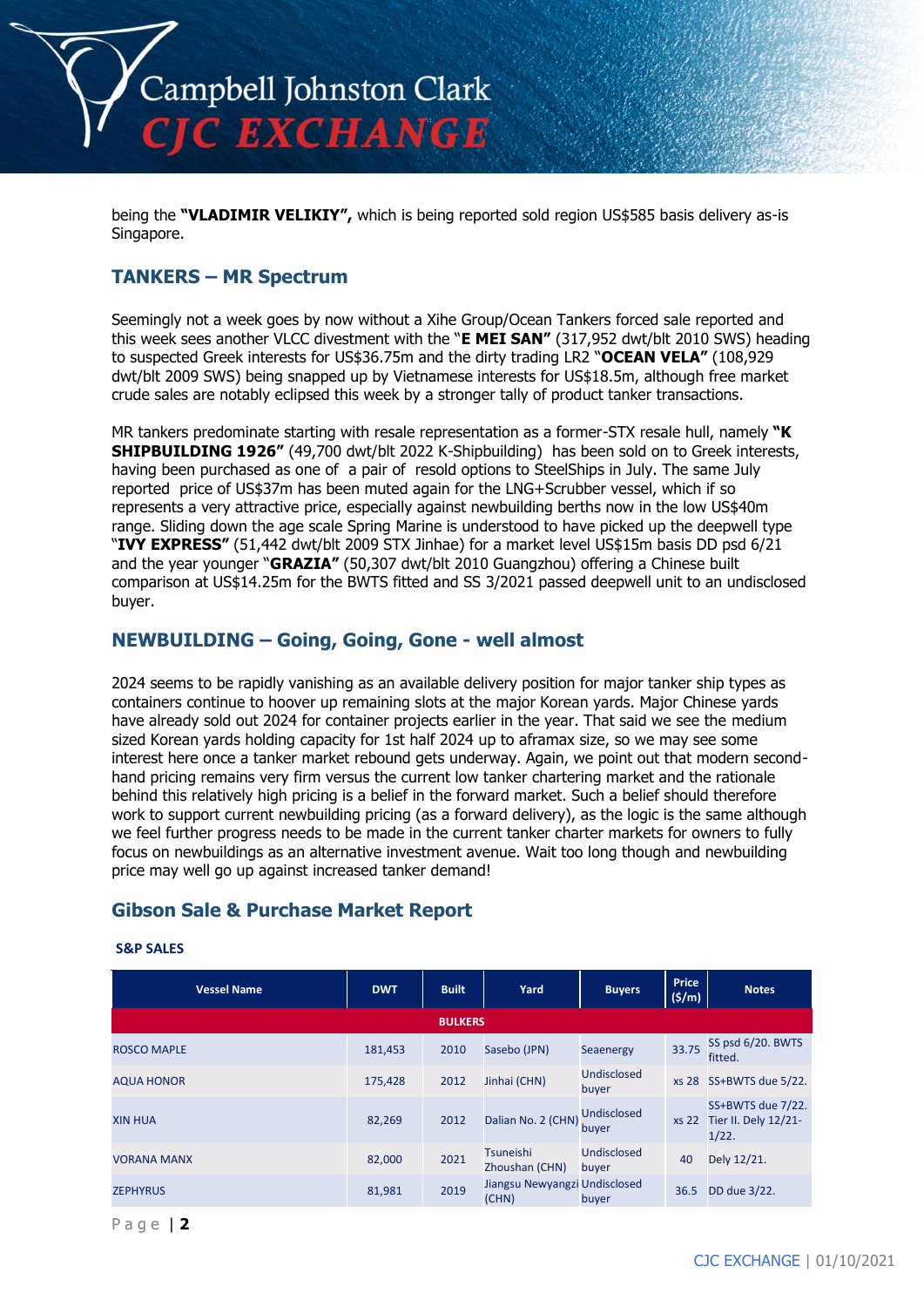# Campbell Johnston Clark<br>CJC EXCHANGE

| <b>OCEAN GINGER</b>                  | 75,735  | 2002           | Sanoyas (JPN)                              | <b>Undisclosed</b><br>buyer       | 11.5                | Inc. TC @ \$10.15k<br>pd less 3.75% to<br>5/22.   |
|--------------------------------------|---------|----------------|--------------------------------------------|-----------------------------------|---------------------|---------------------------------------------------|
| <b>STOVE FRIEND + STOVE TIDE</b>     | 57,679  | both 2016      | Tsuneishi Cebu<br>(PHI)                    | <b>Belships</b>                   | 29 each             | SS freshly passed.<br><b>BWTS fitted.</b>         |
| <b>SEACON 6</b>                      | 57,000  | 2012           | Ningbo Beilun<br>Lantian (CHN)             | Undisclosed<br>buyer              | 15.3                | Online auction.<br>SS+BWTS due 6/22.              |
| <b>HTC CHARLIE</b>                   | 56,451  | 2013           | <b>Taizhou Sanfu</b><br>(CHN)              | <b>Middle Eastern</b><br>buyer    |                     | 20.45 DD due 1/22.                                |
| <b>SPRING HAWK</b>                   | 55,688  | 2010           | Mitsui (JPN)                               | Asian buyer                       | 22                  | SS psd 7/20.                                      |
| <b>TESORO</b>                        | 53,350  | 2007           | Shanghai Shipyard Jinhui Shipping<br>(CHN) | & Trading                         |                     | 15.75 SS due 3/22.                                |
| <b>SPRING SUNSHINE</b>               | 46,947  | 2013           | Jiangsu Changbo<br>(CHN)                   | Chinese buyer                     | 17.9                | <b>BWTS fitted. DD psd</b><br>2/21.               |
| <b>NEW FACE + NEW DAYS</b>           | 38,000  |                | both 2017 Shin Kochi (JPN)                 | <b>Greek buyer</b>                |                     | 26 each SS due 1+3/22.                            |
| <b>CIELO DI GASPESIE</b>             | 36,638  | 2012           | Hyundai Mipo<br>(KRS)                      | Undisclosed<br>buyer              | low 19              | Open hatch.<br>SS+BWTS due 7/22.                  |
| <b>NEW HISTORY + NEW INSPIRATION</b> | 36,333  |                | both 2013 Shikoku (JPN)                    | <b>Tufton Oceanic</b>             | 20.6<br>each        | Inc. 1 yr TC. SS due<br>2022. Tier II.            |
| <b>TEO</b>                           | 35,829  | 2011           | <b>Qidong Daoda</b><br>(CHN)               | Undisclosed<br>buyer              | 16.5                | SS psd 6/22. BWTS<br>fitted.                      |
| YANGTZE BRILLIANCE                   | 32,613  | 2011           | Jiangmen<br>Nanyang (CHN)                  | Chinese buyer                     | 15.5                | SS+BWTS due<br>10/21. Tier II.                    |
| <b>MEL PRIDE</b>                     | 32,260  | 1999           | Kanda (JPN)                                | <b>Undisclosed</b><br>buyer       | low-<br>mid 8 1/22. | Open hatch. SS due                                |
| <b>GAIL</b>                          | 29,966  | 2011           | <b>New Century</b><br>(CHN)                | Chinese buyer                     | 13                  | SS due 10/21.                                     |
| <b>AMIRA ILHAM</b>                   | 28,434  | 2009           | Shimanami (JPN)                            | Undisclosed<br>buyer              | 13.5                | DD+BWTS due<br>8/22.                              |
| <b>NEW LIFE</b>                      | 28,050  | 2013           | I-S Shipyard (JPN)                         | <b>Greek buyer</b>                | 15.5                | Dely 2/22.                                        |
| <b>AMIRA MARIAM</b>                  | 24,159  | 1997           | Kanda (JPN)                                | Undisclosed<br>buyer              | 6.9                 | Open hatch.<br>SS+BWTS due<br>12/22.              |
|                                      |         | <b>TANKERS</b> |                                            |                                   |                     |                                                   |
| E MEI SAN                            | 317,952 | 2010           | SWS (CHN)                                  | <b>Greek buyer</b>                |                     | *Xihe forced sale.<br>36.75* SS psd 3/20. BWTS    |
| <b>OCEAN VELA</b>                    |         |                |                                            |                                   |                     | fitted.                                           |
|                                      | 108,929 | 2009           | SWS (CHN)                                  | Vietnamese<br>buyer               | $18.5*$             | *Xihe forced sale.<br>Dirty trade.                |
| <b>JUSTICE VICTORIA</b>              | 74,902  | 2010           | Minami Nippon<br>(JPN)                     | <b>Stealth</b><br><b>Maritime</b> | 17                  | No heating.                                       |
| <b>IVY EXPRESS</b>                   | 51,442  | 2009           | STX Jinhae (KRS) Spring Marine             |                                   | 15                  | Deepwell. DD psd<br>6/21.                         |
| <b>GRAZIA</b>                        | 50,307  | 2010           | Guangzhou (CHN)                            | <b>Undisclosed</b><br>buyer       | 14.25               | Deepwell. SS psd<br>3/21. BWTS fitted.            |
| K SHIPBUILDING 1926                  | 49,700  | 2022           | <b>K Shipbuilding</b><br>(KRS)             | <b>Greek buyer</b>                | 37                  | LNG + Scrubber<br>ready.                          |
| <b>STENA CONQUEROR</b>               | 47,323  | 2003           | Uljanik (CRT)                              | Chinese buyer                     | 6.9                 | DD due 10/21.                                     |
| <b>CRANE ARGO</b>                    | 12,163  | 2010           | Niigata (JPN)                              | <b>EGPN</b>                       | 7.2                 | IMO II. Marineline.                               |
|                                      |         |                | <b>GENERAL CARGO / MULTI PURPOSE</b>       |                                   |                     |                                                   |
| <b>MANISA BIANCA</b>                 | 8,961   | 2000           | Damen (NTH)                                | <b>Undisclosed</b><br>buyer       | 7.5                 | 564 TEU. Geared. SS<br>psd 12/20. BWTS<br>fitted. |
|                                      |         |                | <b>CONTAINERS/RO-RO/REEFER/PCC</b>         |                                   |                     |                                                   |
| <b>RDO CONCERT</b>                   | 85,622  | 2009           | Hyundai Ulsan<br>(KRS)<br>Hyundai Mipo     | <b>OM Maritime</b>                |                     | xs 110 6966 TEU. Gearless.                        |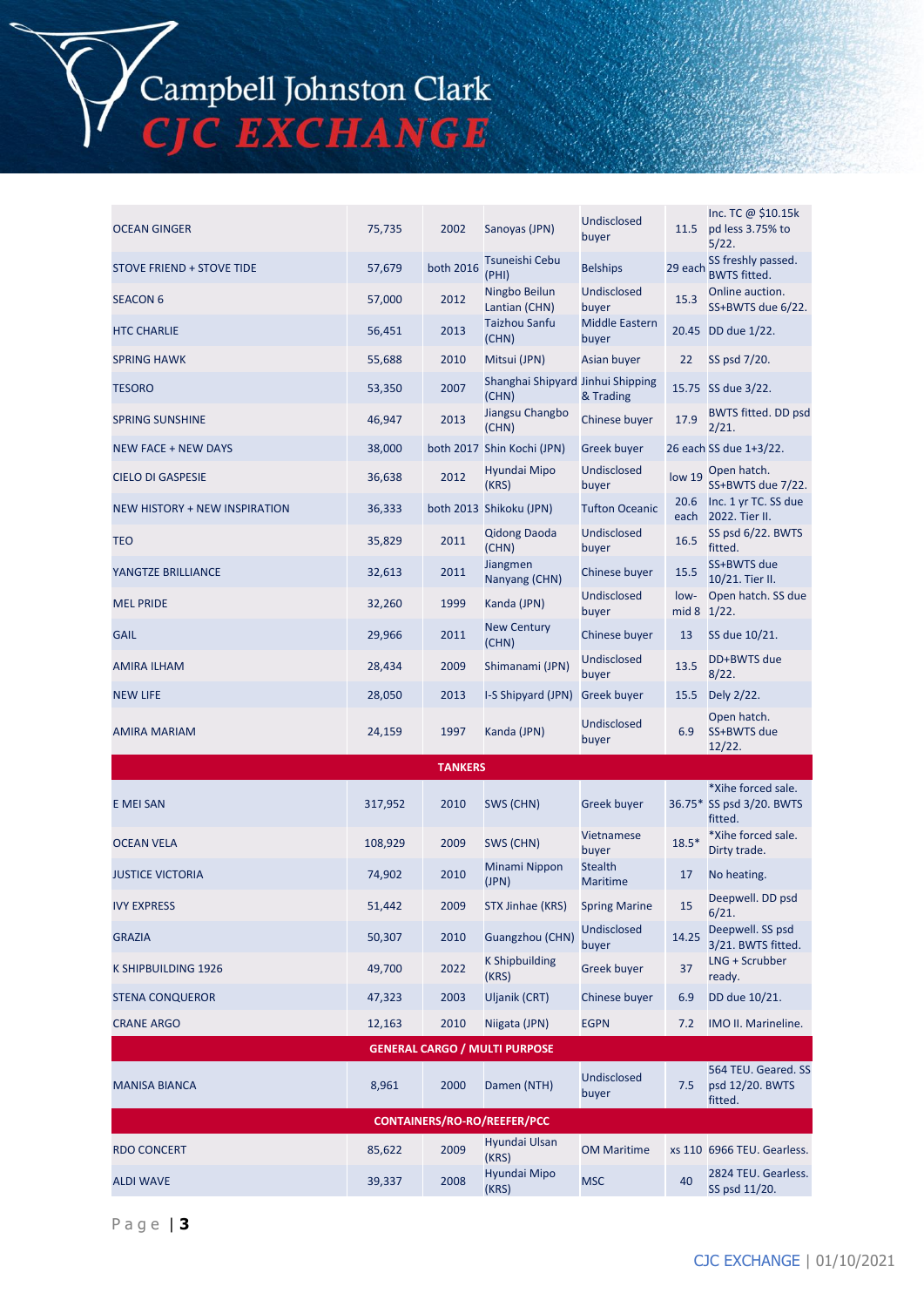# Campbell Johnston Clark<br>CJC EXCHANGE

| <b>MILAN TRADER</b>    | 34,019 | 2002       | <b>Thyssen Nordsee</b><br>(GER) | Undisclosed<br>buyer  | 33     | 2452 TEU. Geared.<br>SS due 8/22.                 |
|------------------------|--------|------------|---------------------------------|-----------------------|--------|---------------------------------------------------|
| <b>ATLANTIC FLOSTA</b> | 33,739 | 2002       | P+S Werften<br>(GER)            | <b>MSC</b>            | 25     | 2474 TEU. Gearless.<br>SS due 2/22. Dely<br>3/22. |
| <b>AS RICCARDA</b>     | 21,800 | 2012       | Zhejiang Ouhua<br>(CHN)         | <b>MSC</b>            | 24     | 1496 TEU. Gearless.<br>SS due 2/22.               |
|                        |        | <b>GAS</b> |                                 |                       |        |                                                   |
| <b>HELLAS FOS</b>      | 54,995 | 2008       | Hyundai Ulsan<br>(KRS)          | Indonesian<br>buyer   | 48.5   | 80,705 cbm.                                       |
| <b>KENTMERE</b>        | 9,197  | 2007       | Asakawa (JPN)                   | <b>Transgas</b>       | reg 11 | 8,554cbm. Semi-ref.<br>SS due 10/22.              |
| <b>EPIC BARBADOS</b>   | 6,618  | 2001       | Murakami Hide<br>(JPN)          | Bashundhara LP<br>Gas | 7.5    | 7,200 cbm. Fully<br>press. SS due 12/21.          |

**NEWBUILDING ORDERS**

| <b>Ordering Client</b>               | <b>Vessel Type</b> | Size / No.<br>of units      | Shipyard<br>(Country)                    | <b>Delivery</b> | Price<br>$(\textsf{5m})$ | <b>Notes</b>                                                            |  |  |  |
|--------------------------------------|--------------------|-----------------------------|------------------------------------------|-----------------|--------------------------|-------------------------------------------------------------------------|--|--|--|
| <b>BULKERS</b>                       |                    |                             |                                          |                 |                          |                                                                         |  |  |  |
| Compagnie Maritime Belge (CMB)       | Newcastlemax       | 210,000<br>$dwt +2$         | Beihai (CHN)                             | 2023            |                          | Declared options.<br>Conventional fuel.                                 |  |  |  |
| <b>GENERAL CARGO / MULTI PURPOSE</b> |                    |                             |                                          |                 |                          |                                                                         |  |  |  |
| AAL Shipping (Schoeller Holdings)    | <b>MPP</b>         | 32,000<br>dwt $x 2+2$       | Guangzhou<br>Wenchong (CHN)              | 2024-2025       |                          | LOI. 2,000 TEU. 3 x<br>350t Cranes.                                     |  |  |  |
|                                      |                    |                             | <b>CONTAINERS / RO-RO / REEFER / PCC</b> |                 |                          |                                                                         |  |  |  |
| <b>Eastern Pacific Shipping</b>      | Containership      | 7,000 TEU<br>$+3$           | New Times (CHN)                          | 2024-2025       |                          | <b>Declared options</b><br>reg 80 +upgardes. 1600<br>reefer. Scrubbers. |  |  |  |
| <b>MPC Capital</b>                   | Containership      | 5,500 TEU<br>x <sub>4</sub> | Hanjin HI&C (KRS)                        | 2023-2024       | 65.35                    |                                                                         |  |  |  |
|                                      |                    | <b>GAS</b>                  |                                          |                 |                          |                                                                         |  |  |  |
| <b>Qatar Petroleum</b>               | <b>LNG</b>         | 174,000<br>$cbm \times 4$   | Hudong-<br>Zhonghua (CHN)                | 2023            | 192.25                   |                                                                         |  |  |  |
| Sovcomflot - NYK (JV)                | <b>LNG</b>         | 174,000<br>$cbm \times 4$   | Samsung HI (KRS)                         | 2024            | 202.9                    | Ice 1A. Against long<br>TC to Novatek.                                  |  |  |  |
| <b>Sinogas Management</b>            | <b>LPG</b>         | 93,000<br>cbm $x$ 2+3       | Jiangnan (CHN)                           | 2023            | 76                       | Panda 93P design.<br>LPG fuel.                                          |  |  |  |
| <b>Eneos Ocean Corporation</b>       | LPG/LAG            | 86,700<br>$cbm \times 1$    | Kawasaki (JPN)                           | 2023            |                          | LPG fuel. Separate<br>cargo tanks for<br>LPG/Ammonia.                   |  |  |  |

**Recycling Activity**

| <b>Vessel Name</b>                 | <b>BUILT</b> | <b>DWT</b>     | <b>LWT</b> | <b>Delivery</b> | <b>Price</b><br>(5/1wt) | <b>Notes</b>    |
|------------------------------------|--------------|----------------|------------|-----------------|-------------------------|-----------------|
|                                    |              | <b>SUEZMAX</b> |            |                 |                         |                 |
| <b>CAPE BALDER</b>                 | 2000 / Korea | 159,998        | 22,657     | Pakistan        | 610                     | last weeks sale |
| <b>VLADIMIR VELIKIY</b>            | 2002 / Korea | 159,900        | 24,277     | as-is Singapore | 585                     |                 |
| <b>Recycling Prices (US\$/LWT)</b> |              |                |            |                 |                         |                 |

|                                | <b>Bangladesh</b> | Pakistan | India   | <b>Turkey</b> |
|--------------------------------|-------------------|----------|---------|---------------|
| Tank/Cont/Ro-Ro/Capes/LPG/PCC  | 590/605           | 590/600  | 580/590 | 290/300       |
| Dry Cargo/Bulk/Tween/Gen Cargo | 580/590           | 580/590  | 570/580 | 280/290       |

**Newbuild and Second Hand Values** *(\$ million)*

|                |  | Newbuild 5 Year Old 10 Year Old |  |
|----------------|--|---------------------------------|--|
| <b>Tankers</b> |  |                                 |  |
|                |  |                                 |  |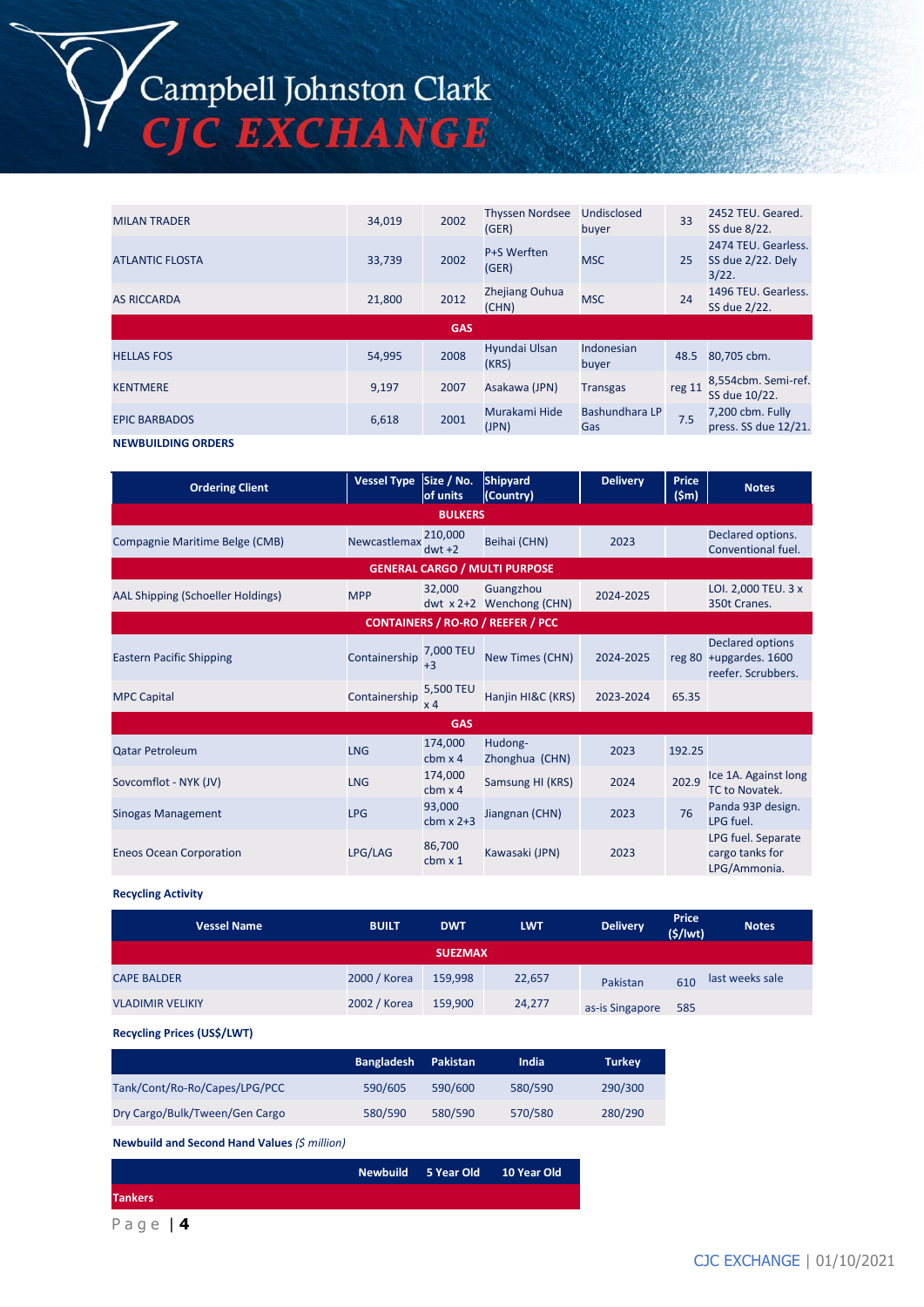

| <b>VLCC</b>                                                               | 107            | 70  | 46        |  |  |  |
|---------------------------------------------------------------------------|----------------|-----|-----------|--|--|--|
| <b>SUEZMAX</b>                                                            | 74             | 48  | 32        |  |  |  |
| <b>AFRAMAX</b>                                                            | 59             | 40  | 26        |  |  |  |
| <b>MR</b>                                                                 | 40             | 28  | 17.5      |  |  |  |
| <b>Bulkers</b>                                                            |                |     |           |  |  |  |
| <b>CAPESIZE</b>                                                           | $60.5^{\circ}$ | 40  | 33.5      |  |  |  |
| <b>KAMSARMAX / PANAMAX</b>                                                | $35^$          | 33  | 25k/23.5p |  |  |  |
| <b>ULTRAMAX / SUPRAMAX</b>                                                | $33.5^$        | 31u | 21.5s     |  |  |  |
| <b>HANDYSIZE</b>                                                          | $28.5^{\circ}$ | 25  | 17        |  |  |  |
| ^=Chinese price (otherwise based upon Japanese / Korean country of build) |                |     |           |  |  |  |

*This report has been produced for general information and is not a replacement for specific advice. While the market information is believed to be reasonably accurate, it is by its nature subject to limited audits and validations. No responsibility can be accepted for any errors or any consequences arising therefrom. No part of the report may be reproduced or circulated without our prior written approval. © E.A. Gibson Shipbrokers Ltd 2021.*

# CJC Market News



Campbell Johnston Clark (CJC) is a medium-sized international law firm advising on all aspects of the shipping sector, from ship finance to dry shipping and comprehensive casualty handling, and all that happens in between. Today, we Campbell Johnston Clark *have offices in London, Newcastle, Singapore and Miami.* 

# **SEAVAX established for International Seafarers in Singapore**

In a media release by the Singapore Shipping Association ("**SSA**"), the SSA reports that an initiative led by them has established a seafarers' vaccination centre in the Port of Singapore. Termed SEAVAX, the initiative is a collaboration between the SSA, PSA and the Fullerton Health Group.

The initiative is a pilot programme designed at offering vaccination to international seafarers who go through crew change at the Port of Singapore. When operational, the programme will initially be aimed at signing-on crew arriving in Singapore who will join their ships on the same day. Participation in the programme is on a voluntary basis. To participate, companies and seafarers will need to submit applications seven days before arrival of the crew in Singapore. As stated, this is to confirm that prevailing crew change protocols and vaccine arrangements are met.

Mr. Michael Poon, Executive Director of SSA stated that the SSA is pleased to be leading the initiative which would assist seafarers in receiving the protection they require from Covid-19. As seafarers are the backbone of international shipping, he added that the SSA hopes that the pilot vaccination programme will, "facilitate the scale-up of vaccinations for the wider seafaring community."

SEAVAX is further supported by the Maritime and Port Authority of Singapore ("**MPA**") with funding from the Singapore Shipping Tripartite Resilience Fund, also known as SG-STAR. SG-STAR was established by the MPA, SSA and the local seafarers' unions to uphold crew welfare and safety during the pandemic. In late 2020, it is reported that the International Transport Workers' Federation (ITF)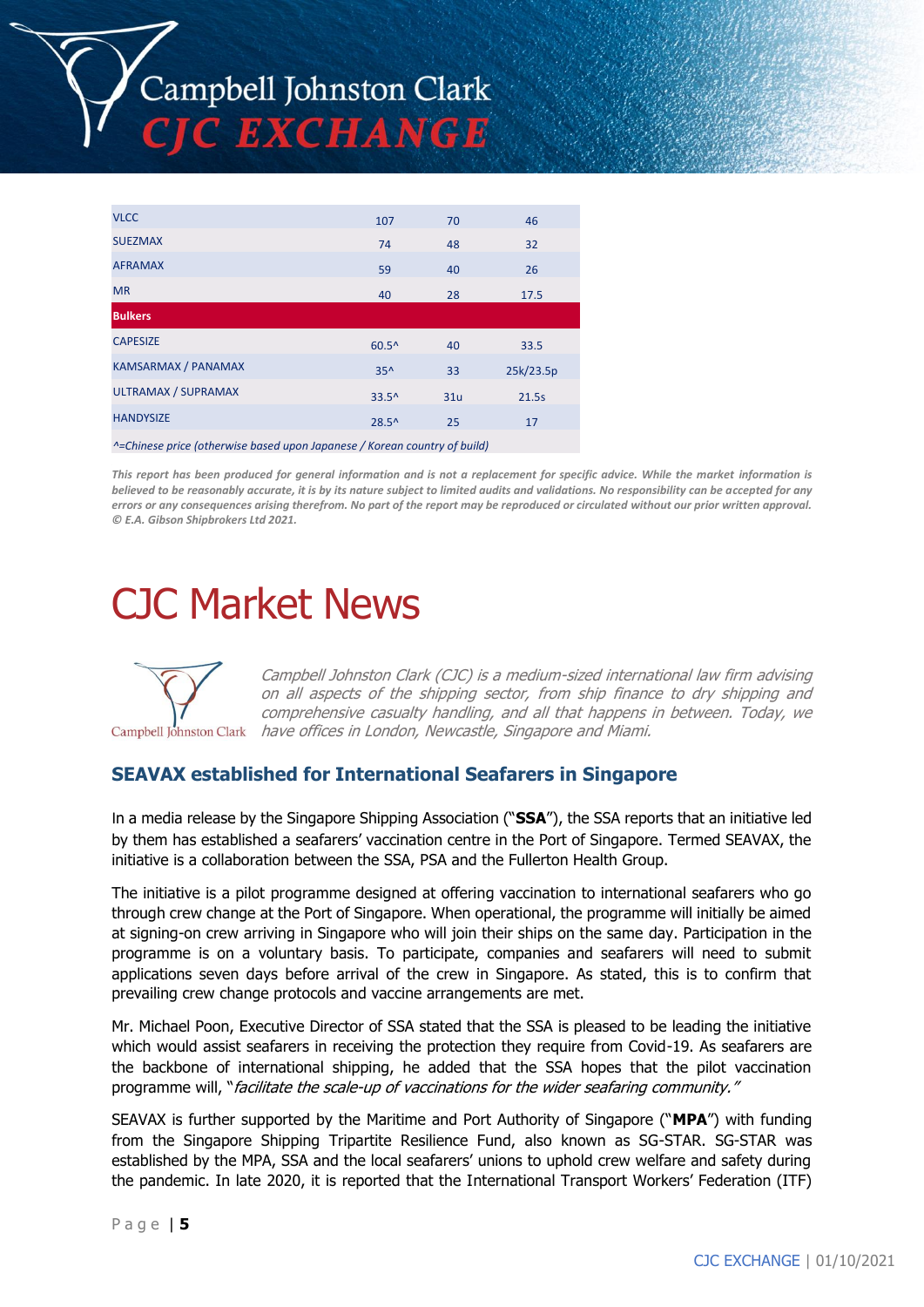

and the International Maritime Employers' Council (IMEC) joined the effort by contributing together US\$500,00 which enabled the SG-STAR fund to grow to US\$1.2 million.

The SEAVAX centre is stated to be operation from 30 September 2021.

The full media release can be read [here.](https://www.ssa.org.sg/wp-content/uploads/2021/10/SEAVAX-Media-Release_1-Oct-2021.pdf)

# **Californian Oil Spill**



Oil from an offshore spill continued to leak on the Southern Californian shore this week. Officials are currently investigating whether a ship anchor striking a pipeline could have triggered the leak.

The pipeline leaked tens of thousands of gallons oil into the water on Monday after it was split open and apparently dragged along the ocean floor. The coastguard captain said this week that divers had determined about 4,000ft (1,219 meters) of the

pipeline had been "laterally displaced" by about 105ft.

The pipeline connects to an offshore oil production platform named Elly, which is connected by a walkway to a drilling platform named Ellen. The platforms and another nearby platform are in federal waters and owned by the Houston-based company Amplify Energy Corp. Some 23 oil and gas production facilities operate in federal waters off the Californian coast, according to the U.S. Bureau of Ocean Energy Management.

Huntington Beach, about 40 miles (65 km) south of Los Angeles, had 13 square miles and of ocean and portions of its coastline covered in oil. The town, which advertises itself as Surf City USA, is one of the rare places in California where oil platforms are visible from the beach.

It is too early to fully assess the full ecological impact of the disaster but scientists with the California department of fish and wildlife are taking samples of the sea and sand. The area is expected to see an influx of migratory birds in the coming weeks, which could increase the toll.

# **Bulk carriers – the way forward?**



transportation of containers.

In the face of rising freight prices and increased port congestion as the worldwide recovery from Covid-19 takes hold, Coca-Cola has chartered three bulk carriers to transport containers to enable productions lines to progress uninterrupted.

Questions have since been asked around issues which have been raised in response, namely focussing on whether such vessels are suitable to transport containers. Securing arrangements must be satisfactory, and crew must be well-trained in the

Charterers would likely not have anticipated when entering into long-term time charterparties that containers would be on board the vessel, raising the question as to whether the vessel can be said to be seaworthy. The NYPE charterparty requires a vessel to be "fitted for the service", with most bulk